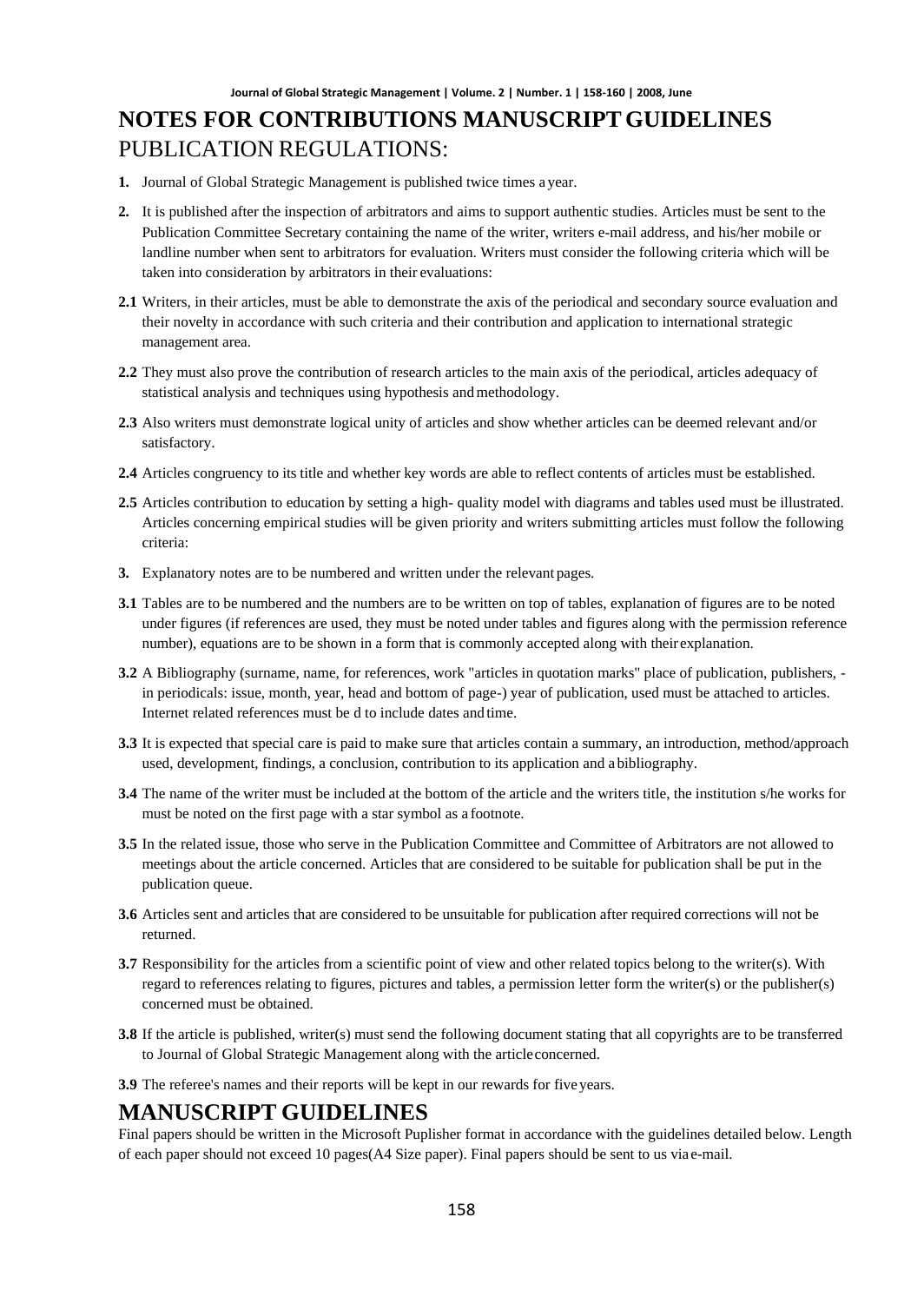**Journal of Global Strategic Management | Volume. 2 | Number. 1 | 158-160 | 2008, June**

## **Base Font**

The paper should be typed Times New Roman with Point Size 10 and Single-spaced. A space should be between each paragraph.

# **Margins**

Set your margins as follows: Left Margin:3 cm Right Margin:3 cm Top Margin:3 cm Bottom Margin:2,50 cm

## **Title**

The title should be in all capital letters, boldface, "SIZE 20" and centered at the top of the first page. The author(s) and affiliations(s) should be centered, bold face, "SIZE 16" and single-spaced, beginning on the second line below the title. Do not use titles such as Dr. or Assistant Professor. etc.

## **Abstract**

On the second line following the author(s) and affiliation(s), the word abstract should be centered and typed in all capital letters boldface with the "SIZE 16". The text of the abstract should be italicized and not more than 500 words and 3-5 keywords must be included.

# **ABSTRACT**

The main object of this paper $\hat{\mathbf{a}} \in \mathbb{R}^n$ 

## **Body**

The body of the paper following the abstract should be single-space, and both left and right justified. Microsoft Word calls this "Justify".

First-level headings should be centered, boldface and in all capital letters with the "SIZE14" (Following the abstract, include a first level heading before the first paragraph of the body of the paper to clearly separate the two).

## **INTRODUCTION**

Second -level headings should be flush with the left margin, bold face, "SIZE 16" and in upper and lower case letters (NOT all caps).

# **Strategic Decision Making**

## **Exhibits And Appendices**

Exhibits may be included with each one appearing on a separate page. Exhibits should be typed as close as possible to the location they are cited. Headings should be centered, boldface, and capitalized above the exhibit. The size of the heading for each exhibit should be "SIZE 12".

# **EXIHIBIT 1**

Appendices should immediately follow the body of the paper and precede the references. The word appendix should be centered above the appendix, in "SIZE 16", bold and caps.

### **APPENDIX References**

Calling references in the text should be handled with the use of last name, year of publication and page number. Ansoff (1965; 56) indicate that  $\hat{\mathbf{a}} \in \mathbb{C}$ 

The bibliography should include those reference cited in the text of the paper and should be titled REFERENCE, which must be all in capital letters, boldface and "SIZE 16". References should be listed on a separate page at the end of the paper. A line must be skipped between references.

## **REFERENCES**

Bourgeois, L.J. and Eisenhardt, Kathleen M.(1988), Strategic Decision Process in High Velocity Environment:Four Cases in the Microcomputer Industry, Management Science, 34, pp.816-835.

Kirkwood, Craig W., (1997), Strategic Decision Making, Multi-objective Decision Analysis with Spreadsheets, Wadsworth Puplishing Company, California, USA.

Footnotes will NOT be used for references.